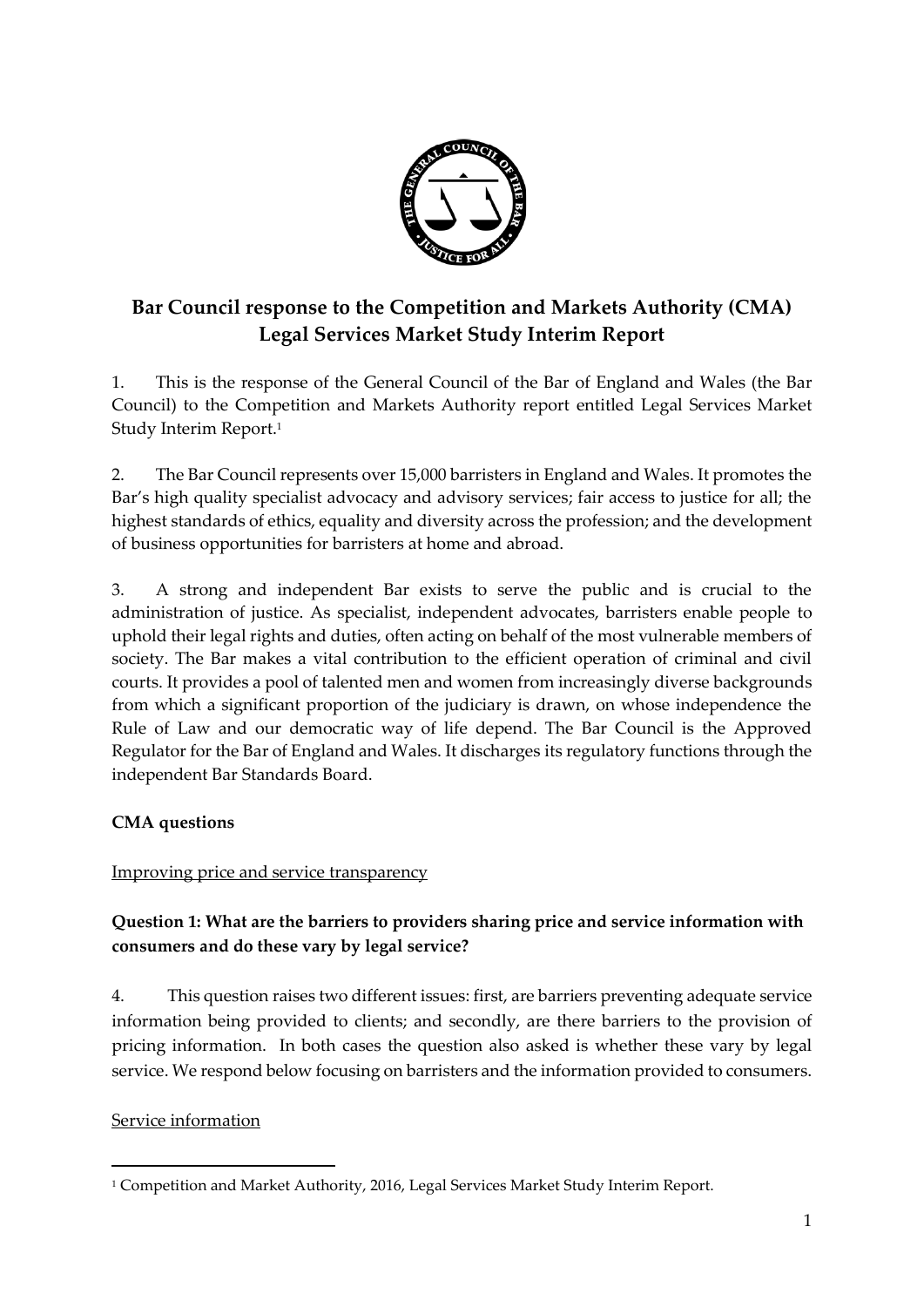5. In terms of service information shared by barristers, a wealth of information is available through chambers' websites including barristers' expertise and experience, memberships of voluntary organisations, voluntary roles, examples of recent work, articles recently published and feedback from previous clients. Chambers generally also publish information about their standard terms of business that apply depending on the type of case e.g. referral or public access. These websites usually also provide information about how barristers are regulated, their professional indemnity insurance as well as information about chambers' complaints procedure.

6. As identified in the Bar Council's response to the CMA's Legal Services Market Study Statement of Scope, The Bar Standards Board (BSB) Barristers Register<sup>2</sup> provides information on every practising barrister including their practising status, their practising address, the reserved legal activities they are authorised to undertake and whether they have been the subject of any disciplinary findings. We do not consider that there are any barriers to providing service information.

#### Pricing information

 $\overline{a}$ 

7. The bulk of the Bar's work remains referral work and professional clients of all types have a sophisticated understanding of the legal services market and they are in strong position to assess the cost and quality of a barrister's services, and to make an informed assessment – and thus a recommendation to the lay client – both about whether the barrister has the requisite experience and expertise to provide the best possible service for the client and whether it is available at a competitive price.

8. With respect to information about pricing, in our initial response to the CMA market study, we said:

'Much of the Bar's work is complex and varied. In general, the Bar does not undertake much bulk or routine work (which is likely to be the case in the areas of conveyancing and wills). For this reason, it is not practical to give a simple list of prices for services. In this regard, barristers' work is more akin to that of consultants, in that it is highly specialist and tailored to the individual client. There are a number of variables involved in determining a barrister's fee, including differences in types and areas of practice, individual experience and expertise, and charging structures. Each legal issue will require a bespoke solution and price. It is important to distinguish between an hourly fee rate and the fee for a given piece of work.'

Chambers' websites generally provide details of the standard terms of business. In some cases they include information about the type of fee agreements that a barrister will enter into. For example, if barristers at the chambers undertake work on a Damages-Based Agreement,

<sup>2</sup> [https://www.barstandardsboard.org.uk/regulatory-requirements/the-barristers'-register/](https://www.barstandardsboard.org.uk/regulatory-requirements/the-barristers)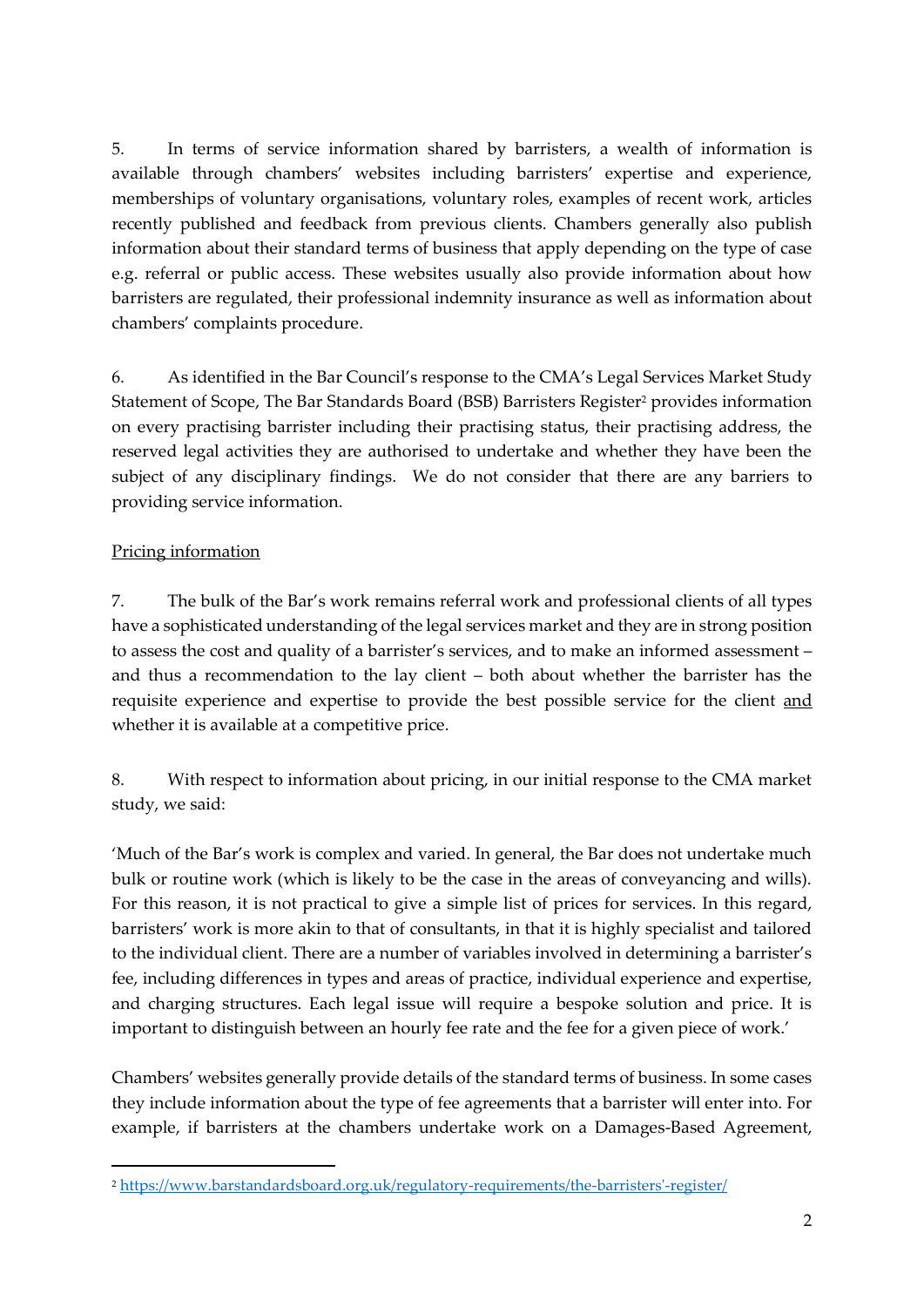copies of the model agreement may be included on the website. Generally, barristers structure fees along one of the following: hourly rate often with an estimate, set fee for specific activity or activities, conditional fee or capped fee. However, the provision of detailed pricing information upfront or advertised on a website is not practical in most cases given the bespoke nature of much of the work undertaken by barristers. We note that the CMA recognises in its Interim Report that advertising of pricing information is not going to be possible in all cases, 'especially where the price depends on the facts of the case/are prone to change due to external factors as, for example, in complex litigation.' It is clear that it is easier to provide more upfront information about standardised and commoditised legal services that are the focus of the CMA market study.

## **Question 2: Is there a minimum level of information that providers should either (i) publish or (ii) provide to consumers either in advance of or on engagement. Should this be mandatory?**

### Information published

1

9. Currently, the Provision of Service Regulations stipulate the minimum level of information that should be 'made available' 3 to all recipients of a barrister's services. The regulations are detailed and oblige barristers to provide information about their contact details, legal status, VAT status, terms and conditions, price if pre-determined for the type of service, information about indemnity insurance, details of their regulator and professional title as well as choice of jurisdiction (if applicable). For further details as to what is currently required by the regulations, please refer to the aforementioned Bar Council guidance document. 4

10. The BSB publishes disciplinary information about barristers on the Barristers' Register including information about findings against a barrister for professional misconduct. Only those that are published according to the publishing disciplinary findings policy appear on the register. We think it is appropriate that this information be provided by the regulator and not the service provider.

11. We consider that the Provision of Service Regulations set a sufficient minimum standard.

### Information provided in advance/on engagement

12. The minimum standards as to what should be provided to clients in advance of, or on engagement, are set out in the Provision of Service Regulations, as well as required by the BSB

<sup>&</sup>lt;sup>3</sup> This information needs to be provided by a barrister on their own initiative and be easily accessible to the recipient.

<sup>4</sup> [http://www.barcouncil.org.uk/practice-ethics/professional-practice-and-ethics/provision-of-services](http://www.barcouncil.org.uk/practice-ethics/professional-practice-and-ethics/provision-of-services-regulations-2009/)[regulations-2009/](http://www.barcouncil.org.uk/practice-ethics/professional-practice-and-ethics/provision-of-services-regulations-2009/)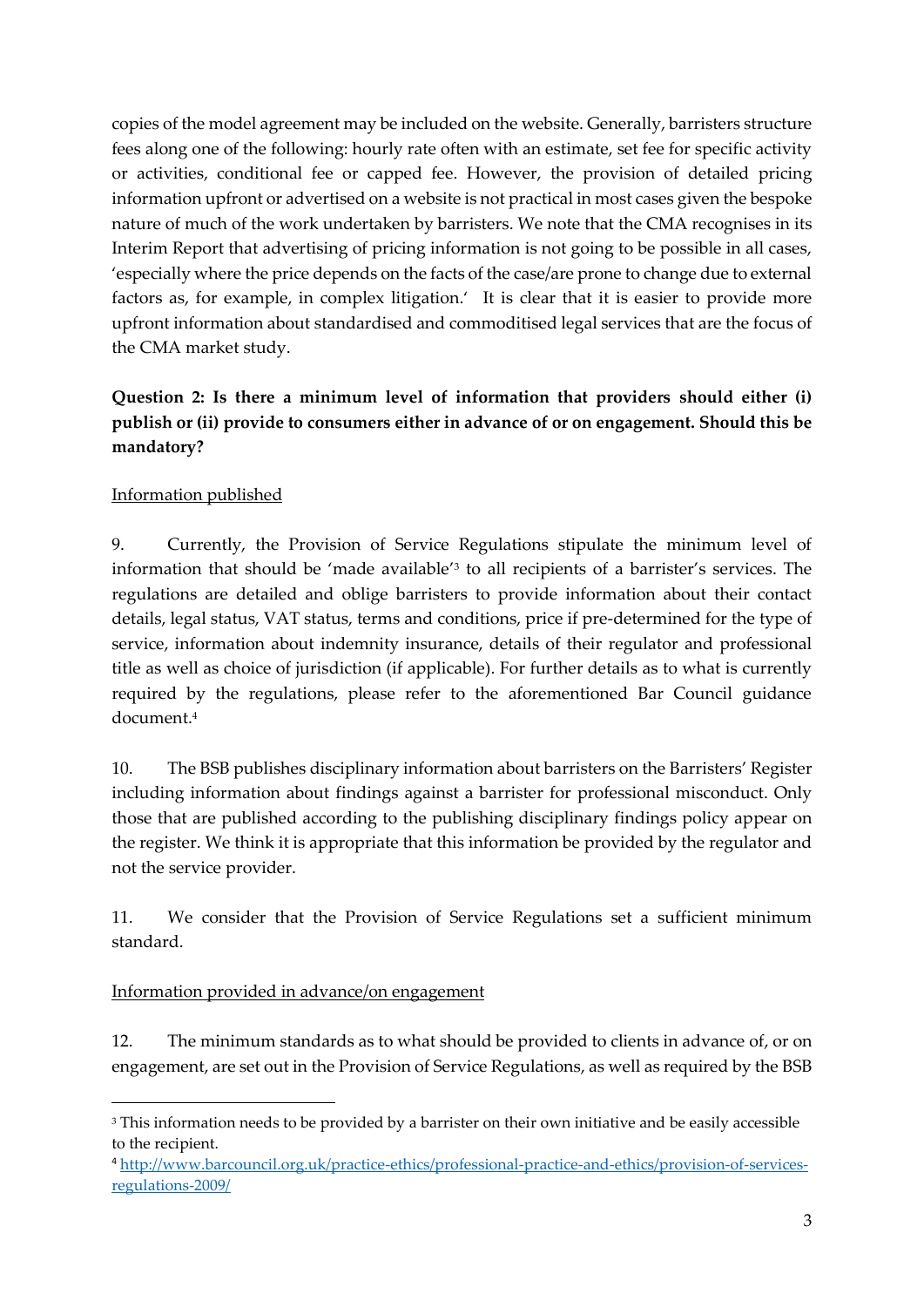(being set out in the BSB Handbook). The Provision of Service Regulations provide that, in addition to the information mentioned above, a barrister should provide information about the price of the service in question, if it is not pre-determined, or the method of calculating so that the price can be checked by the client on request. We suggest, in our guidance for barristers, that it is up to a barrister whether he or she publishes this information or makes it available on request.

13. There is a regulatory requirement set out at rC22 of the BSB Handbook (the Handbook) to provide information to the client, on engagement, about the terms and basis upon which a barrister will be acting, including the basis for charging. <sup>5</sup> Where a barrister is instructed to attend a court hearing at very late notice, such as less than an hour beforehand, the Handbook requires the barrister to provide this information to the client as soon as reasonably practicable, in accordance with rC24.

14. Barristers are also subject to a regulatory obligation not to mislead clients, in accordance with rC19 of the Handbook. This rule requires barristers not to mislead clients about the scope of the legal services a barrister intends to supply, the terms on which a barrister is acting and the basis for charging, who is legally responsible for the provision of services, information about how a barrister is regulated as well as the extent to which they are covered by professional indemnity insurance.

15. We consider that the combination of the Provision of Service Regulations and conduct rules in the Handbook act as an appropriate safeguard for clients.

## **Question 3: Are there examples of good practice in price and service transparency that could be shared more widely?**

16. Please see the answer the Question 1 for details of price and service transparency.

## **Question 4: How and when should legal service providers communicate:**

### **Fees and rates to clients**

17. For commoditised areas of law, legal service providers may be able to increase the information about fees available to clients on their websites especially if there are consistent fixed fees that are charged for specific activities. However, as previously explained, this represents a minor category of work undertaken by the Bar.

18. For more complex bespoke work, clients should be provided with an estimate or quote following a discussion with the client about their requirements and an agreement about the scope of the work undertaken by a barrister. We do not see how barristers who undertake

<sup>5</sup> [Bar Standards Board Handbook](https://www.barstandardsboard.org.uk/media/1731225/bsb_handbook_sept_2015.pdf)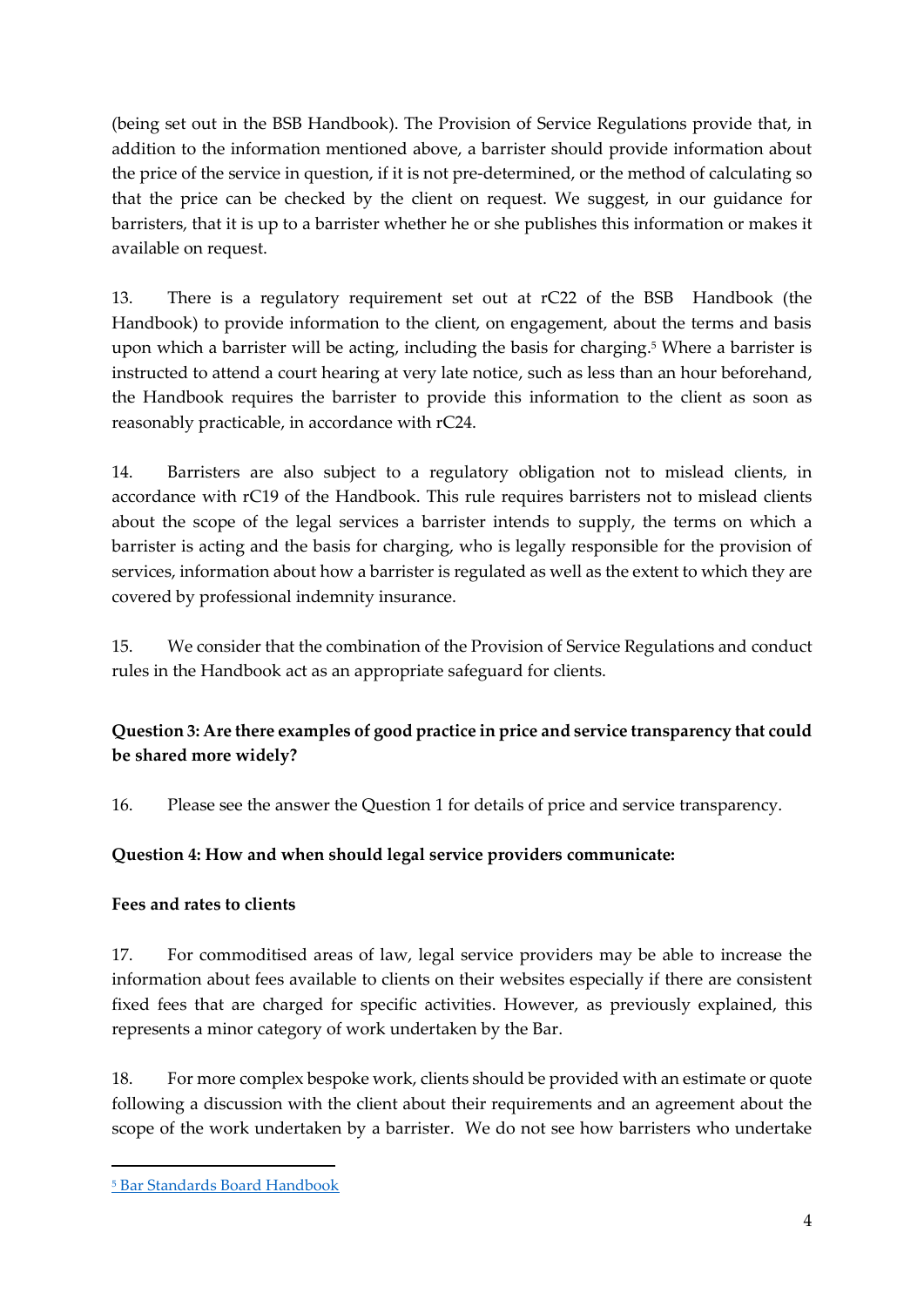complex and bespoke work could provide anything other than a detailed estimate to the client in advance of instruction since the price will vary depending on the complexity and extent of the work undertaken. This is already a relevant regulatory and legal requirement; the Provision of Service Regulations oblige legal service providers to provide the client with a 'sufficiently detailed estimate' or with information about the method of calculation so that this can be checked by the client if they request it.

19. Even if clients do not request information about the fee, the Handbook provides that, at a minimum, they should be provided with information about the basis for charging on engagement or as soon as is reasonably practicable following a barrister's acceptance of the instruction in accordance with rule C24. This information is typically set out in the client care letter and/or standard contractual terms.

### **Anticipated or actual cost overruns (i.e. where the fee will exceed an estimate or quote)?**

20. A fee that is fixed or capped cannot, by its very nature, overrun. If the fee is not fixed then the Bar Council believes that legal service providers should provide written notice to the client as soon as they become aware that the fee is likely to exceed the estimate. It will then be up to the client to decide whether they wish to proceed further. If they decide to proceed further, the provider should provide written confirmation of the change to the estimate and set out the details of the additional work that they agree to perform on the client's behalf.

21. If the scope of the work is unclear at the outset and a barrister is contemplating charging a client a fixed fee in advance, the barrister is encouraged at gC107 of the Handbook, to charge clients in stages instead. This reduces the likelihood of the money paid by the client exceeding the fee charged by the barrister. It also reduces the risk of a barrister holding client money, which constitutes a breach of rC73 of the Handbook.

22. The BSB Public Access Model Client Care letter that applies to direct instructions without a professional client suggests that, where fees are uncertain at the outset of the case, a barrister should give details of their hourly rate and not carry out work beyond a set fee estimate specified in the letter without the client's permission.

## **Question 5: Are there any measures of quality that can readily be collected by regulators or government (including HM Courts and Tribunal Service in relation to civil actions and probate) on observable trends in quality of legal services?**

23. In the context of the bulk of the work undertaken by the Bar (i.e. generally complex and varied, not bulk or routine) and the focus of barristers on advocacy in courts and tribunals, together with the impact of client confidentiality, it is difficult to see what observable trends might arise or what measures of quality could be collected. However, we are giving this further consideration.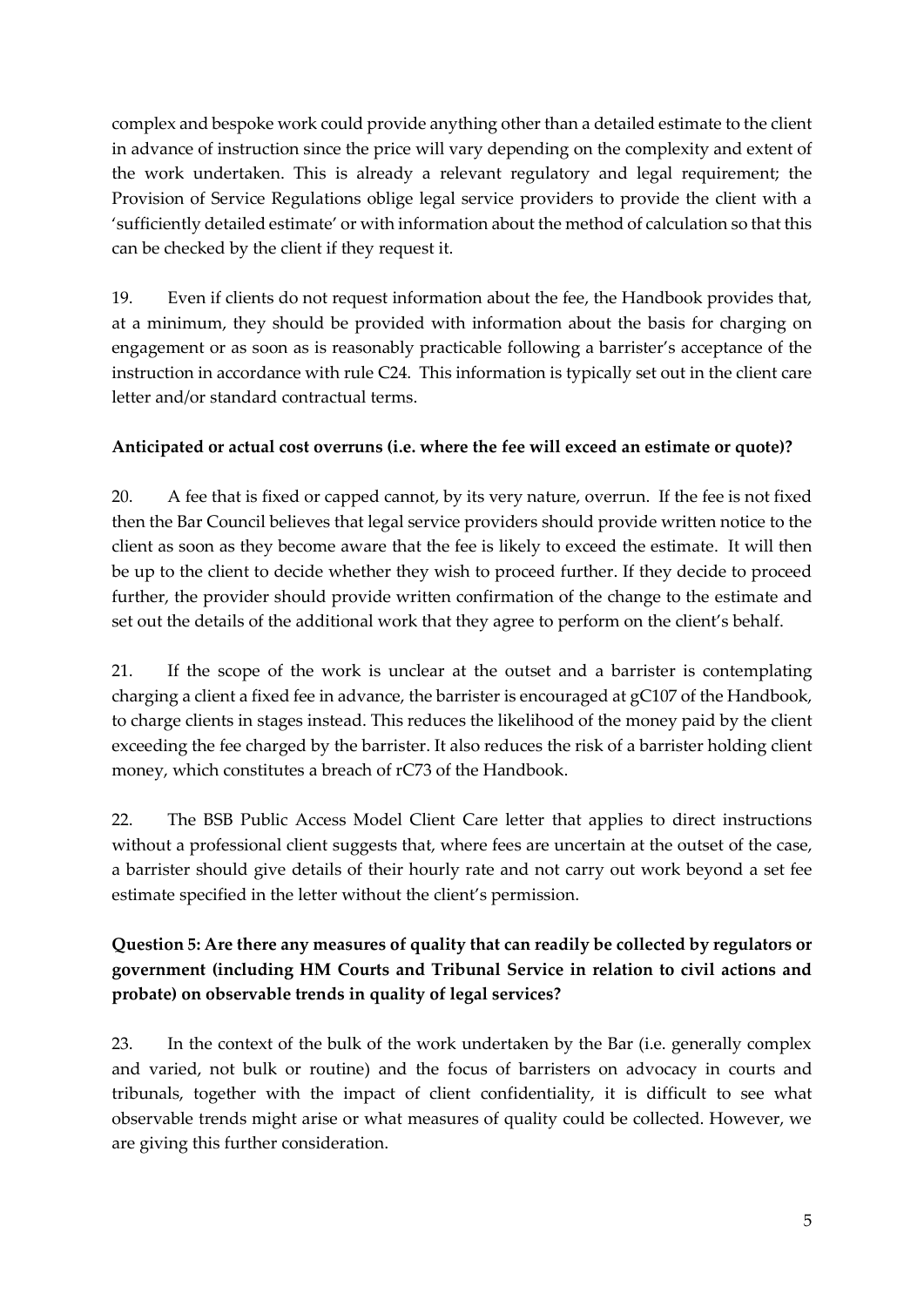#### Questions on addressing barriers to comparison and search

#### **Question 1: What are the barriers to comparison and search?**

24. When barristers are instructed by referral (whether by a fellow legal practitioner, solicitor, or another professional,) as they most commonly are, any perceived barriers to comparison and search are fully mitigated by the role of the professional client who is able to assist the consumer make an informed choice on quality and price.

25. Although awareness of public access work has substantially increased over a relatively short time, and we have undertaken work to promote it, consumers do not always consider going to a barrister directly for legal advice. Consequently, lack of knowledge of this mode of instruction can be seen as a barrier both to search and comparison. We should emphasise that public access work currently constitutes a small proportion of the work undertaken by the Bar as a whole.

26. Until relatively recently, there were a number of regulatory restrictions which have been lifted following the issue of the new BSB Handbook in 2014. For example, there is no longer a prohibition on barristers conducting litigation. As many of these changes are still very recent and in the particular example, only a very small number of barristers are qualified to conduct litigation, there appears to be relatively limited awareness of these changes.

27. Where a professional client is not involved in the instruction of a barrister, there can be a low level of awareness amongst consumers about how to make a comparison. There are a number of guides and information sources that can be used by consumers to compare information about barristers (such as the Legal 500, Chambers & Partners, and Specialist Bar Association websites) but we suspect that they are better known amongst legal professionals than among direct access consumers. In addition we have highlighted, in a previous response, that the Bar Council Direct Access Portal has been designed to help consumers compare providers through its search and filtering facility. The Bar Council also provides links on its website to other useful sources of information such as the Sweet and Maxwell Bar Directory and the Legal Choices website.

28. It might be argued that more could be done through public legal education to raise awareness among consumers and to assist consumers in relation to instructing a lawyer. The Bar Council continues to carry out important work on public legal education, although much of our focus to date (with necessarily limited resources) has been on increasing awareness among school children through schools' outreach programmes. A barrier identified by the CMA is that many consumers do not necessarily know that they have a legal problem and will therefore not approach a legal services provider for advice. Increased public legal education could assist in this respect.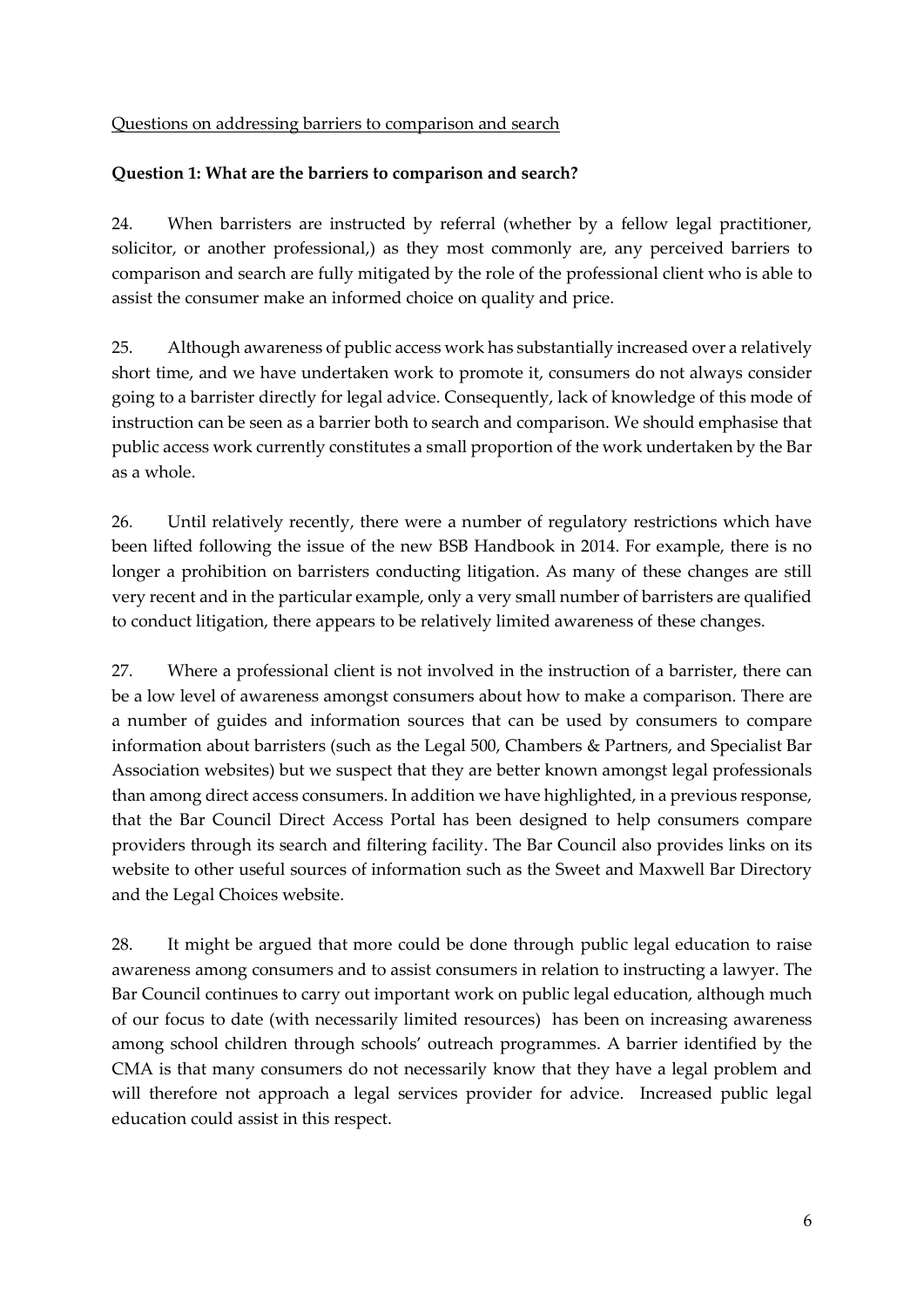29. We have highlighted some of the challenges surrounding Digital Comparison Tools (DCT) previously. We are concerned that consumers could, on occasion, be influenced by the outcome of the case, rather than on how well their legal services provider has acted for them. There is also a risk that such tools would not provide a 'level playing field' for providers, since there could be constraints on a lawyer from responding to comments because of Legal Professional Privilege or simple client confidentiality.

### **Question 2: Are those barriers consistent across different legal services (by areas of law, activity and the extent to which a service is commoditised?)**

30. From the Bar's perspective, the barriers asked about do not arise in the context of the bulk of the Bar's work. As we have previously outlined, there are likely to be fewer barriers when professional clients instruct the barrister on the lay client's behalf since they are able to use their expertise and experience of the legal services market to assist the client to make an informed choice. There are also fewer barriers where instructions are by licensed access; here the client will generally be a professional person and will instruct on a matter relating to their area of expertise. Accordingly, the mode of instruction is the distinguishing feature.

31. Clients who instruct a barrister via public access are likely to be less well positioned since they may not be informed by an intermediary. However, the Bar Council's Direct Access Portal, together with information readily available on chambers' websites and in directories, can, and does, assist public access clients interested in searching for, and comparing, barristers.

## **Question 3: What additional information could be made available by regulators and trade bodies?**

32. We are not aware of any additional information which is likely to be relevant or helpful in relation to the bulk of the Bar's work, as set out above. In relation to public access, we are currently reviewing the supporting information that we provide to the profession. For example, with respect to client care, we are undertaking a review of the model client care letter and associated guidance that we provide to the Bar. We are creating a model letter for small and medium-sized enterprises (SME) and we intend to tailor the information that is provided to the SMEs in the letter. We also intend to add information about processing personal data under the Data Protection Act, information about the application of the Provision of Service regulations, as well as information about the application of the anti-money laundering regulations. These reforms are intended to assist barristers in providing additional information to clients in a way that is tailored to the needs of consumers.

**Question 4: What measures would allow consumers to be better able to compare the nonprice attributes of legal service providers (such as quality or consumer protections)?**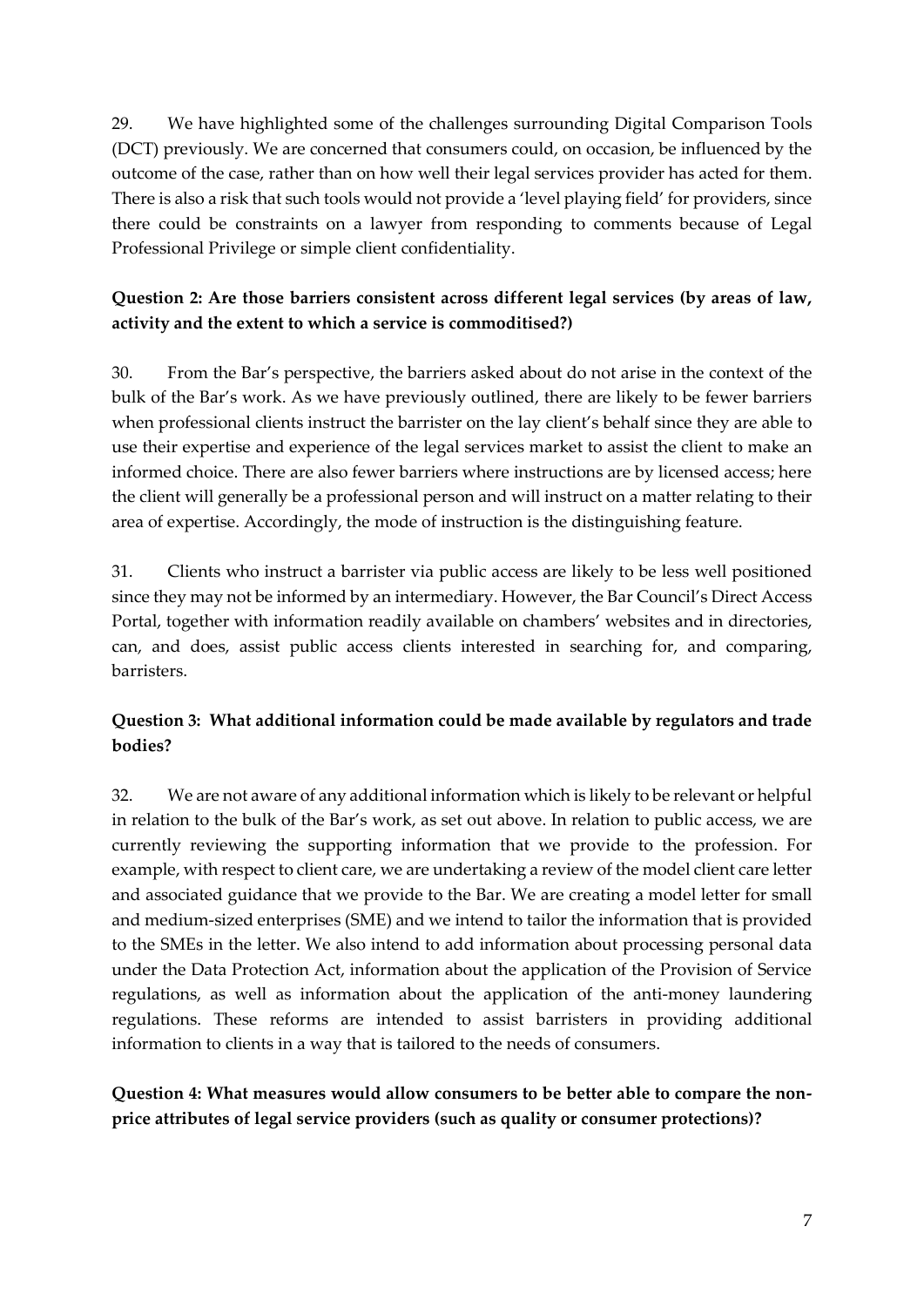33. There may be some value in the development of a central information hub – we would want to give further consideration to this and its accessibility to consumers. We agree that Legal Choices could fill this role (see answer to question 2 below in the 'Questions on improving consumer information' section). This website could be developed further to include information about the differences between unregulated and regulated providers to increase consumer awareness of the levels of protections available. The website could include a checklist of issues for consumers to raise with their provider. This could also cover issues such as the regulatory status of the provider and its implications, the provider's insurance position and whether there are redress mechanisms that would apply to them.

## **Question 5: How can intermediaries and those making recommendations better support consumers in selecting a legal service provider?**

34. As previously stated, the majority of instructions given to barristers come through referral by a professional client to a barrister in chambers. This referral model is bolstered by the professional client's knowledge of the legal services market and their ability to assess the quality of a barrister.

## **Question 6: Is there any additional information held by government or regulators that if published would assist the development of the comparison sector or assist consumers directly conducting comparisons?**

35. We agree with the Legal Services Consumer Panel's suggestion<sup>6</sup> that regulators making available disciplinary and other regulatory information such as barristers' years of call to the Bar, as well as any additional qualifications the regulated person has (for example, authorisation to conduct litigation) may assist.

### Questions on improving consumer information

### **Question 1: How and what information should be provided by a central information hub?**

- 36. The Bar Council considers the following information should be included:
	- a. Information about the different types of regulated legal professionals, the types of work that they undertake, and how they are regulated and insured. We understand that the Legal Choices website already includes some information about the different types of regulated providers, but we suggest that this could be expanded to provide more detail.
	- b. An explanation of the difference between regulated and unregulated providers. As unregulated providers do not offer the same protections for clients in terms of qualifications, insurance, avenues of redress, quality

<sup>6</sup> [Legal Services Consumer Panel \(2016\)](http://www.legalservicesconsumerpanel.org.uk/publications/research_and_reports/documents/OpenDatainLegalServicesFinal.pdf) *Opening up Data in Legal Services.*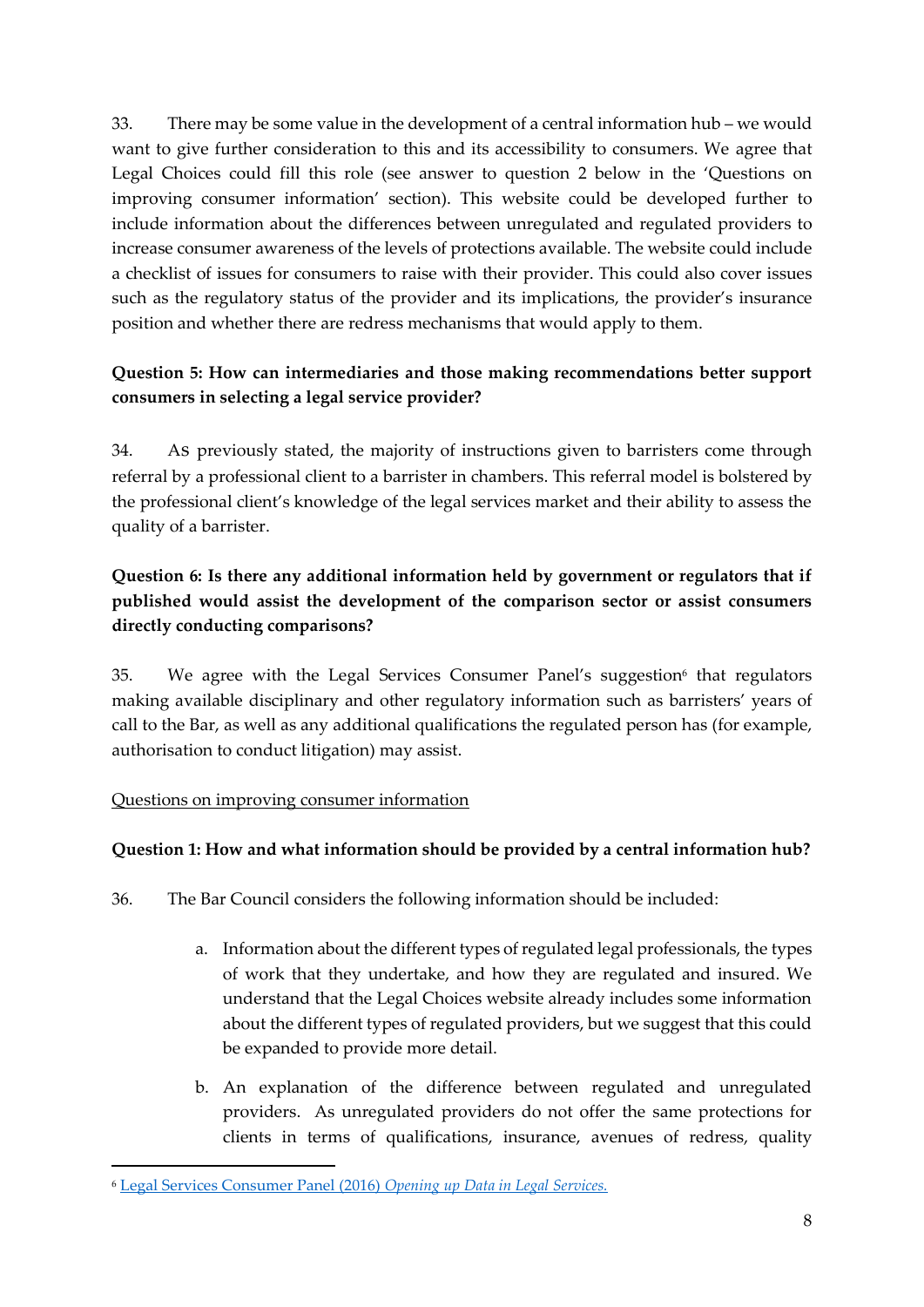assurance, regulation and the client's Legal Professional Privilege, we suggest it would be beneficial for the central information hub to include a checklist of recommended questions that the consumer might ask their provider so that they are aware of how much protection they have. We also suggest that there should be a detailed explanation of the implications, for example, of a provider not having any or sufficient professional indemnity insurance.

- c. Guidance about how to complain about the service and conduct of legal professionals and information about the difference between first and second tier complaints and the differences between service complaints, conduct complaints; and complaints of professional negligence.
- d. Guidance for consumers on how to find legal assistance if it is required. This could contain information on eligibility for legal aid and how to seek pro bono legal assistance. Contact details and web links of all relevant organisations should be included.
- e. A checklist of questions that the consumer should ask their legal services provider with respect to fees such as (a) on what basis will the fee be calculated? (b) what is not included in the fee? (c) what happens if the case takes much longer (or much less time) than allowed for?

37. We note that some of this information is already included on the Legal Choices website.

### **Question 2: Should Legal Choices act as the central information hub for legal services in England and Wales or would an alternative website be more appropriate?**

38. We agree with the CMA that the Legal Choices website should act as the central information hub given that it is already established and has the buy-in of all of the frontline regulators. However, if the Legal Choices website is to be used as a central information hub it is vital that the website remains neutral and objective in its portrayal of different legal professionals. We agree with the CMA's assessment that this site would need further development if it is to become an established source of consumer information. In addition, it should include the information detailed in response to question 1, above. Improvements could be made to the section on barristers, to describe more fully the range of services they can provide and the practice areas in which they specialise. If this approach was pursued, it would need to be promoted widely in order to become an effective source of information.

### **Question 3: How should any central information hub be promoted?**

**Should front line regulators, representative bodies and self-regulatory bodies be asked to promote an information hub?**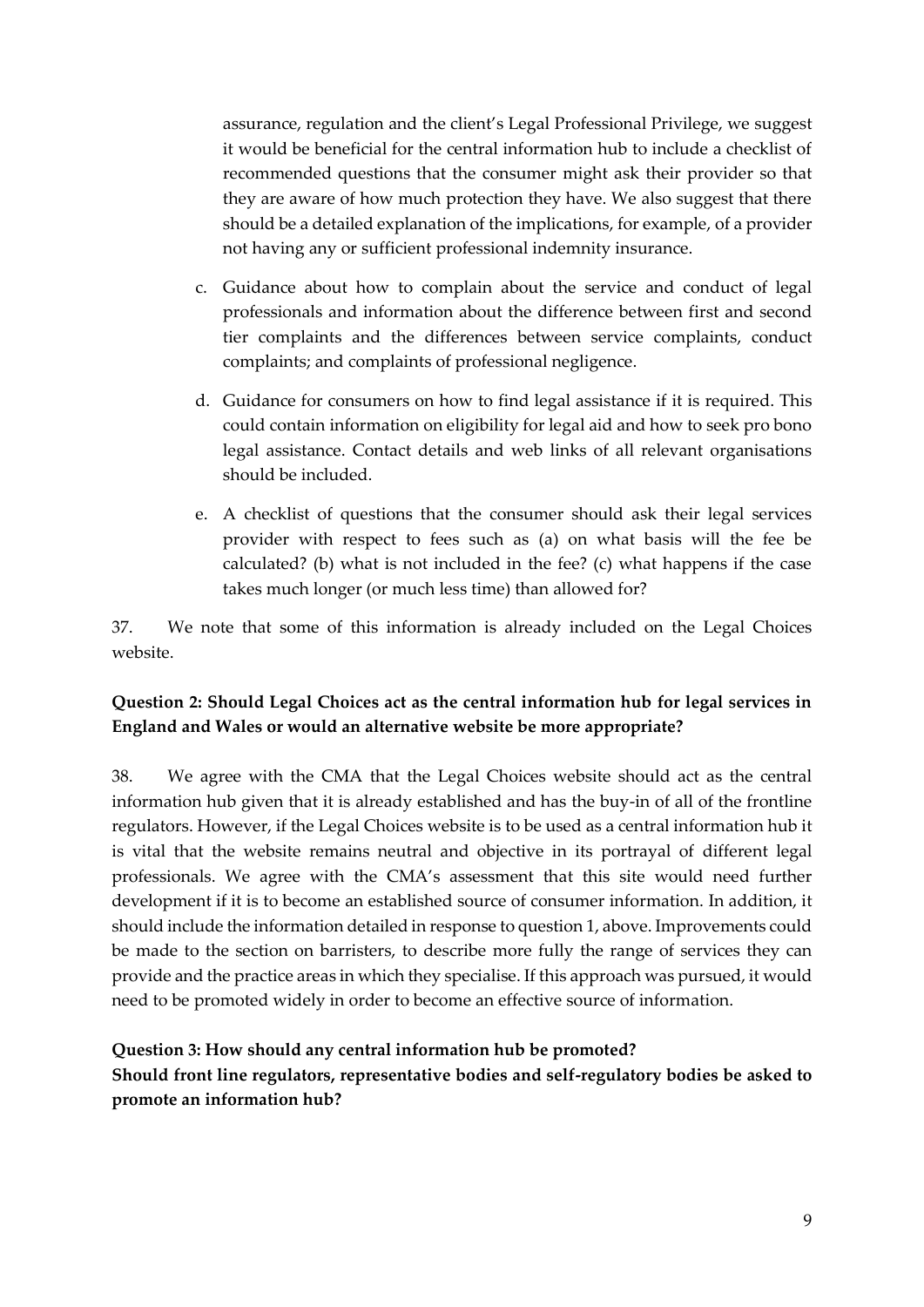39. Yes. To guide consumers effectively, the website would need to be promoted. This would increase the likelihood that consumers were both aware of and able to access the website without difficulty.

40. The Bar Council links to the Legal Choices pages on the public-facing pages of our website and that of the Bar's independent regulator, the Bar Standards Board, promotes the website on its pages covering guidance on using a barrister. 7 It would be useful for all other frontline regulators and representative bodies to do the same.

41. Self-regulatory bodies should promote the information hub to educate consumers on the range of legal service providers available, the services they offer and how they are regulated and insured.

## **Should legal service providers be obliged to link to an information hub?**

42. We consider that legal service providers should be encouraged to link to the information hub but it should not be obligatory to do so. It would be unworkable in practice. It is also unclear who would enforce this requirement considering that not all providers are regulated. Further, in the case of the Bar, as the majority of barristers are instructed by professional clients with detailed knowledge of the market, there is not the same information gap between consumers and barristers as there may be in relation to other legal service providers.

## **Question 4: Should Legal Choices include information on unregulated and self-regulated providers?**

43. The differences between regulated and unregulated providers should be explained fully on the website. We suggest that consumers ought to be made aware of the risks that are associated with unregulated providers. We consider that there should be no active promotion of the services provided by unregulated providers since it is not in the public interest to do so. In our experience, there are unequal levels of protection available for the consumer amongst the unregulated sector. Unregulated providers are often uninsured and unqualified and can sometimes pose a serious risk to the consumer.

## **Question 5: What materials should be developed to aid in comparing and selecting providers? Should materials be made available through channels other than a central information hub (such as Citizens Advice)?**

44. A range of media could be used and made available through the central information hub (which, if adopted, could mean the Legal Choices website) and Citizens Advice. The latter

<sup>7</sup> Bar Standards Board website:<https://www.barstandardsboard.org.uk/using-a-barrister/>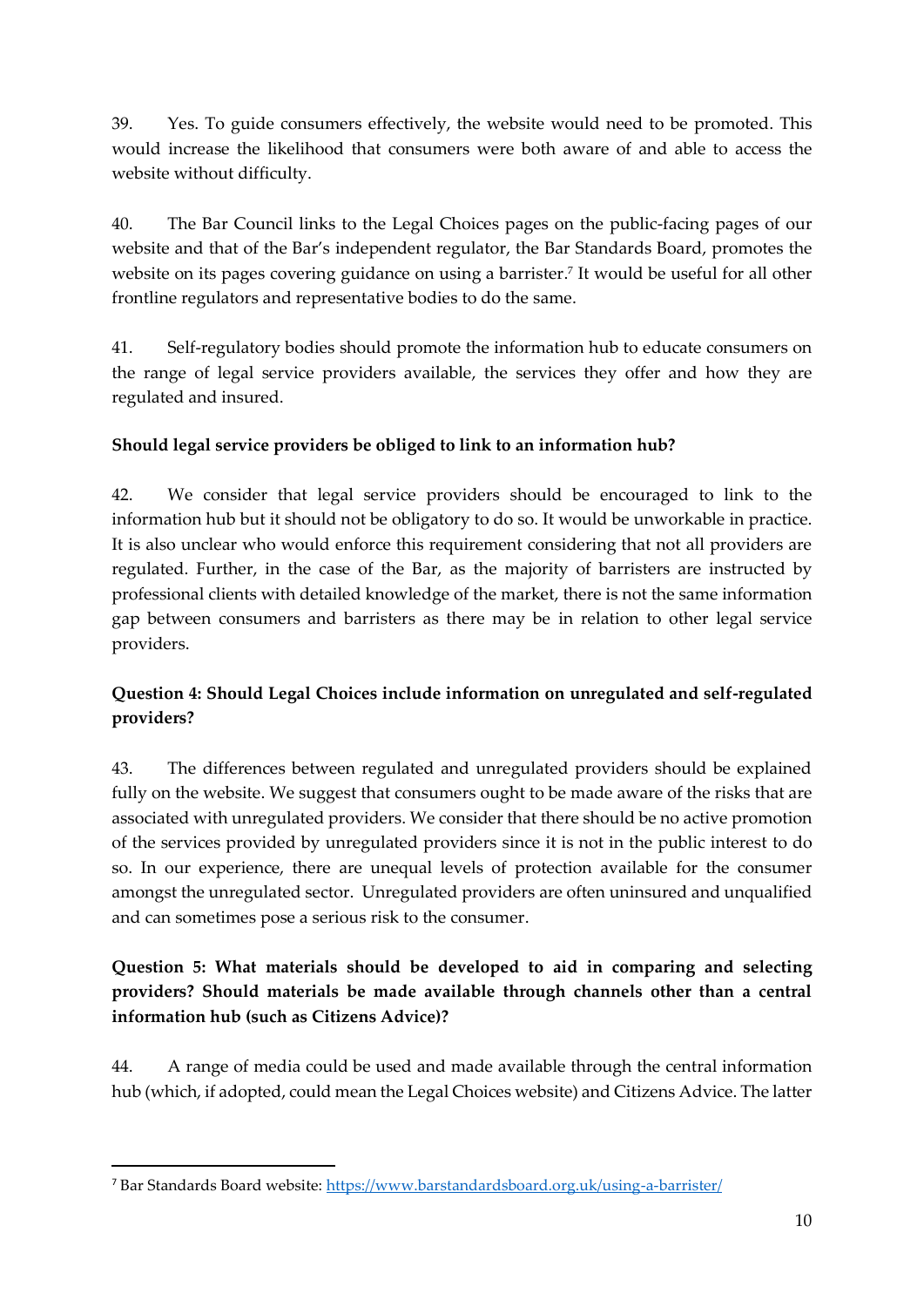is a popular first port of call for people with legal issues so it would be sensible for them to direct consumers with legal issues to the central information hub.

45. Consideration should be given to how vulnerable people and those who cannot access the internet are able to obtain the information. The CMA should consider factors such as the language and the mode of delivery of the information.

#### Questions on improving client care communication and increasing access to redress?

## **Question 1: How can client care communication be improved to better protect consumers' interests and are there examples of client care communication that provide succinct and relevant information?**

46. As already described in the Bar Council's response to the CMA's Legal Services Market Study Statement of Scope, <sup>8</sup> barristers have a duty to ensure that clients are not misled about the nature of the services that the barrister is providing to them and the basis for charging. This is clearly outlined in rC19 of the Handbook. A barrister has a duty to ensure that there is clarity about the terms, including clear information about how they are regulated."<sup>9</sup> rC22 makes it clear that a barrister needs to outline these terms in writing upon acceptance of instructions. If the scope of instructions varies, then a barrister is required to set out the new terms of work in writing to the client.

47. The requirement for public access barristers to outline terms for their client is more prescriptive and is set out at rC125 of the Handbook. This reflects the fact that the client is dealing directly with the barrister and does not have the assistance of a professional client. It is designed to assist the client in understanding the service they can expect from a barrister. A model client care letter for barristers to use when engaging in work with a public access client is available on the BSB website. This is compliant with the Handbook requirements.

48. We are currently producing a guidance document for barristers to complement this, which will suggest information that a barrister may wish to include, depending on the nature of the work that they are doing and who the client is. As already outlined, we plan to publish an additional model client care letter for public access work that is aimed at barristers providing services to SMEs. This responds to an information gap that we have identified. The new model letter will also incorporate additional Handbook provisions and elements of the Provision of Services Regulations 2009 and the Consumer Contracts (Information etc.) Regulations 2013. Both the guidance and new model letter will be published in the autumn of 2016.

<sup>8</sup> Bar Council's response to the CMA Legal Services Market Study 2016: [http://www.barcouncil.org.uk/media/422489/legal\\_services\\_market\\_study.pdf](http://www.barcouncil.org.uk/media/422489/legal_services_market_study.pdf) 9 Ibid: p.9.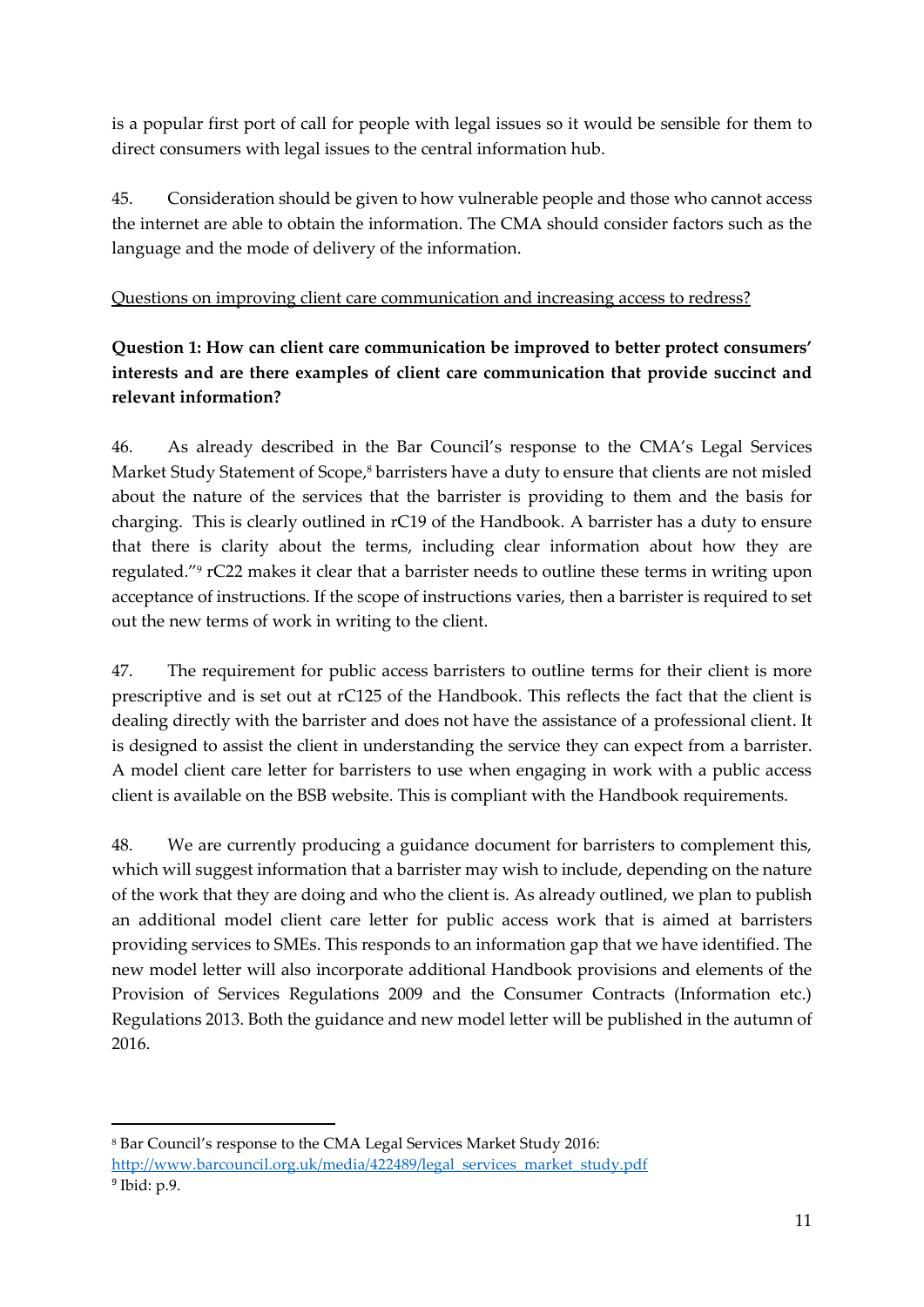49. Common to acceptance of all instructions is the Handbook requirement to inform the client in writing of their right to make a complaint, how to do so and the time limits for doing so (rC99).

50. The Bar Council considers that the current Handbook requirements enable barristers to provide succinct and relevant information to the consumer. We consider that these requirements are proportionate and that they represent what is necessary for consumer protection.

## **Question 2: What would be the consumer protection benefits and impact on competition of restricting the use of the title 'lawyer'?**

51. The barrister and solicitor titles are well-known and well-regarded by the public in England and Wales, and indeed are internationally respected. We are not aware of any evidence suggesting that there is a consumer protection issue here which requires to be addressed. It is difficult to assess the impact of a new regulated title on competition and consumer protection without this information. It is unclear who would qualify to use the title of 'lawyer' and what their scope of practice would be.

52. Restricting the title 'lawyer' would amount to the creation of a new regulated title. The Bar Council considers that this is unnecessary and would potentially go against the prevailing trend towards deregulation. It would add another layer of regulation and a commensurate cost, which may be passed on to the consumer. While the titles of barrister and solicitor are highly regarded, the scope of 'lawyer' is unclear and uncharted. The additional title could cause confusion and uncertainty for consumers, since it is unclear as to who would fall into this category. We believe that the public and consumer interest would be better served by the provision of more information about the regulatory status of existing legal service providers, or, in the case of unregulated providers, the lack thereof.

53. The CMA's interim findings indicate that they have not found evidence of detriment from use of the term, "lawyer" by the unregulated sector. <sup>10</sup> For that reason, we do not see why the term needs to be regulated.

## **Question 3: What are the barriers to using LeO and are there any benefits in amending its scope, jurisdiction or approach?**

54. The Bar Council does not consider that there is sufficient evidence to extend the scope of LeO. The Scottish Legal Complaints Commission receives few complaints from businesses, which we suggest indicates that there may not be much uptake, even if scope were extended to them. Extending the scope of LeO in this way could also increase the cost of legal services since LeO is funded by service providers' practising certificate fees. There is a risk that any increase in cost could be passed on to the consumer through higher fees. There is arguably

<sup>10</sup> CMA Legal Services Market Study , Interim Report 2016: 97.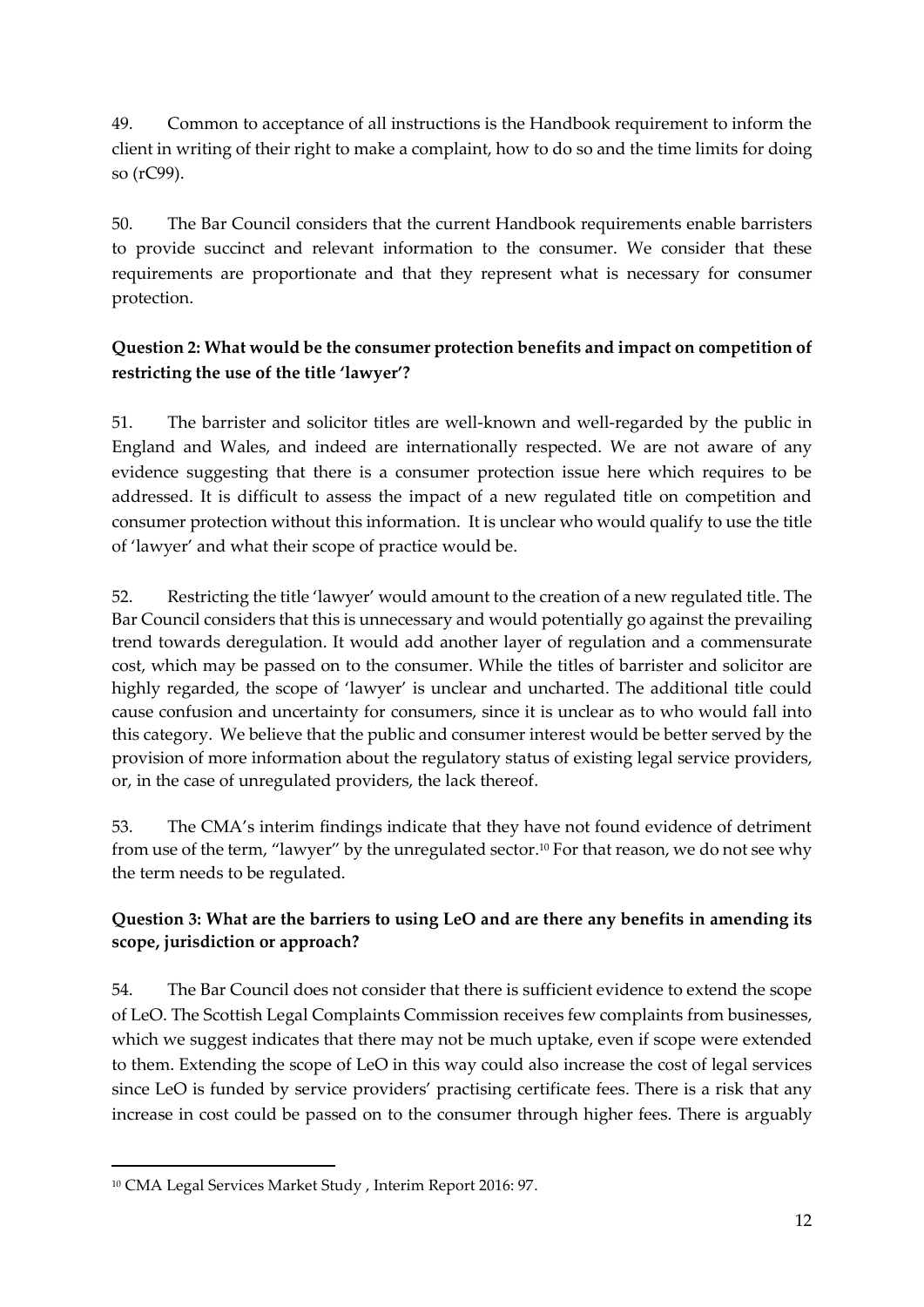less need for larger small businesses to access LeO since they may be better able to afford to take civil action.

55. We think that there should more clarity on the LeO eligibility criteria within the guidance for small businesses. Businesses should be able to determine easily if they are eligible and then make a choice as to whether they complain to LeO or pursue a different avenue of redress.

## 56. **Question 4: Are the current arrangements for ADR in legal services clear and readily understandable to consumers and is there scope for greater use of ADR?**

57. We do not have information to suggest that the ADR arrangements are not readily understandable to consumers.

58. ADR can enable a quicker resolution of complaints than referral to LeO and this may benefit both complainant and legal service provider. However, because both parties must be willing to use ADR, it is limited in scope.

## **Question 5: Should legal services providers be provided with additional guidance on communicating redress options?**

59. No, we think that the Bar Standards Board Handbook requirements (rC99 to rC109) and recently revised Legal Services Board guidance are sufficient and fit for purpose. The fact that the LSB made only a few minor changes in their recent review of the guidance indicates that they think the existing guidance is adequate, as illustrated by their statement, "The minor nature of these changes reflects that first-tier complaints handling and signposting requirements have become established across authorised persons since 2010." 11

## **Question 6: Do any additional redress mechanisms need to be introduced for unregulated providers?**

60. No. We consider that providers who undertake reserved legal activities should be regulated and insured. We have explained our concerns about McKenzie friends exercising rights of audience in our response<sup>12</sup> to the CMA's follow up questions:

"The Bar Council believes that the legal services designated as reserved legal activities under the Legal Services Act 2007, including 'conducting litigation' and exercising 'rights of audience', are best provided by individuals and organisations that are

<sup>12</sup> Paragraph 47

<sup>&</sup>lt;sup>11</sup>[http://www.legalservicesboard.org.uk/what\\_we\\_do/consultations/closed/pdf/2016/20160715\\_s112\\_D](http://www.legalservicesboard.org.uk/what_we_do/consultations/closed/pdf/2016/20160715_s112_Decision_Document.pdf) [ecision\\_Document.pdf](http://www.legalservicesboard.org.uk/what_we_do/consultations/closed/pdf/2016/20160715_s112_Decision_Document.pdf)

http://www.barcouncil.org.uk/media/441133/bar\_council\_response\_to\_cma\_follow\_up\_questions\_22 [04\\_16\\_final.pdf](http://www.barcouncil.org.uk/media/441133/bar_council_response_to_cma_follow_up_questions_22_04_16_final.pdf)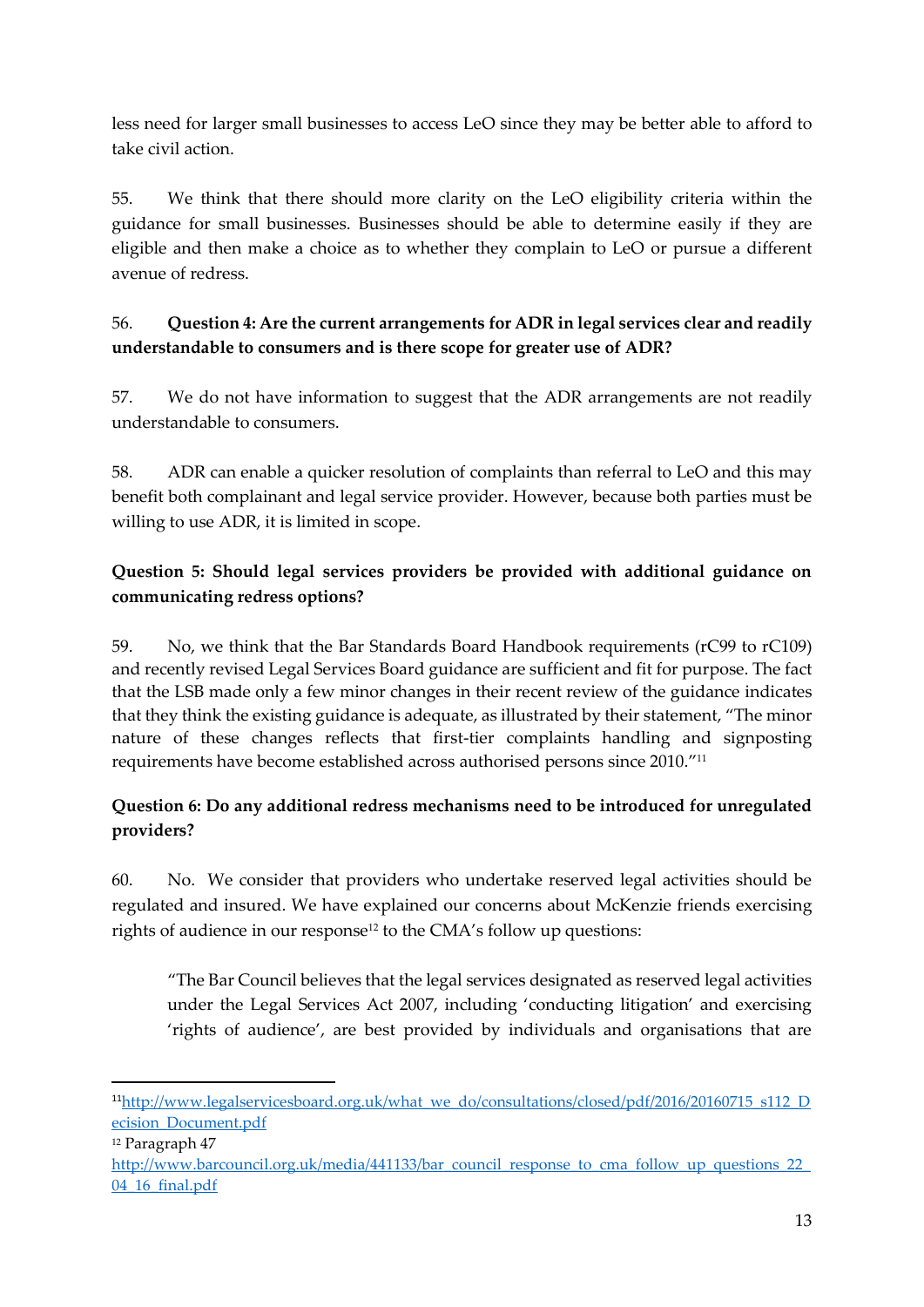qualified, subject to professional regulation and hold professional indemnity insurance."

#### Questions on the regulatory framework

## **Question 1: Are the high level criteria for assessing the regulatory framework that we have identified appropriate?**

61. We consider the criteria to be broadly appropriate. The criterion, on "the costs of implementing changes to regulation" is particularly useful, since it prompts consideration of the cost implications, which has a bearing on the practicality of any proposed change. We consider, however, that some prioritisation of criteria would be useful. For example, greater importance should be placed on the quality of services provided because this goes to the core of what consumers and a well-functioning justice system require. Similarly, we would like to see more emphasis on the criterion: 'whether regulation enables access to justice' as this is crucial to the public interest. At the same time, we recognise that access to justice cannot be achieved by regulation alone. It is also affected by government policies on legal aid and court fees, as well as, consumer knowledge of the existence of a legal problem and how to access legal service providers.

62. We suggest that an additional criterion be added to enable an evaluation of the impact on international consumers and the international standing of the UK legal services market. This would assist with the assessment of the economic impact of regulatory change.

#### **Question 2: Does the current regulatory framework prevent, restrict or distort competition?**

63. We do not consider that the current regulatory framework prevents, restricts or distorts competition and we note that the CMA's conclusion in its interim report is that "regulation by title does not currently have a substantial impact on competition." 13

64. In our response<sup>14</sup> to the Legal Services Board's Draft Business Plan 2016/17 consultation, we stated:

'The Bar Council considers that many of the regulatory barriers to competition, innovation and growth have already been removed as a result of a planned and sustained programme of liberalisation by the Approved Regulators, overseen by the LSB. Barristers can now enter into ABSs and entities, conduct litigation and accept instructions directly from the public and from licenced access clients.'

65. We will consider each of the areas of focus of the CMA report in turn:

<sup>&</sup>lt;sup>13</sup> Competition and Market Authority, Legal Services Market Study Interim Report, 2016: 81. <sup>14</sup> Paragraph 5,

[http://www.barcouncil.org.uk/media/420341/lsb\\_draft\\_business\\_plan\\_2016\\_to\\_2017.pdf](http://www.barcouncil.org.uk/media/420341/lsb_draft_business_plan_2016_to_2017.pdf)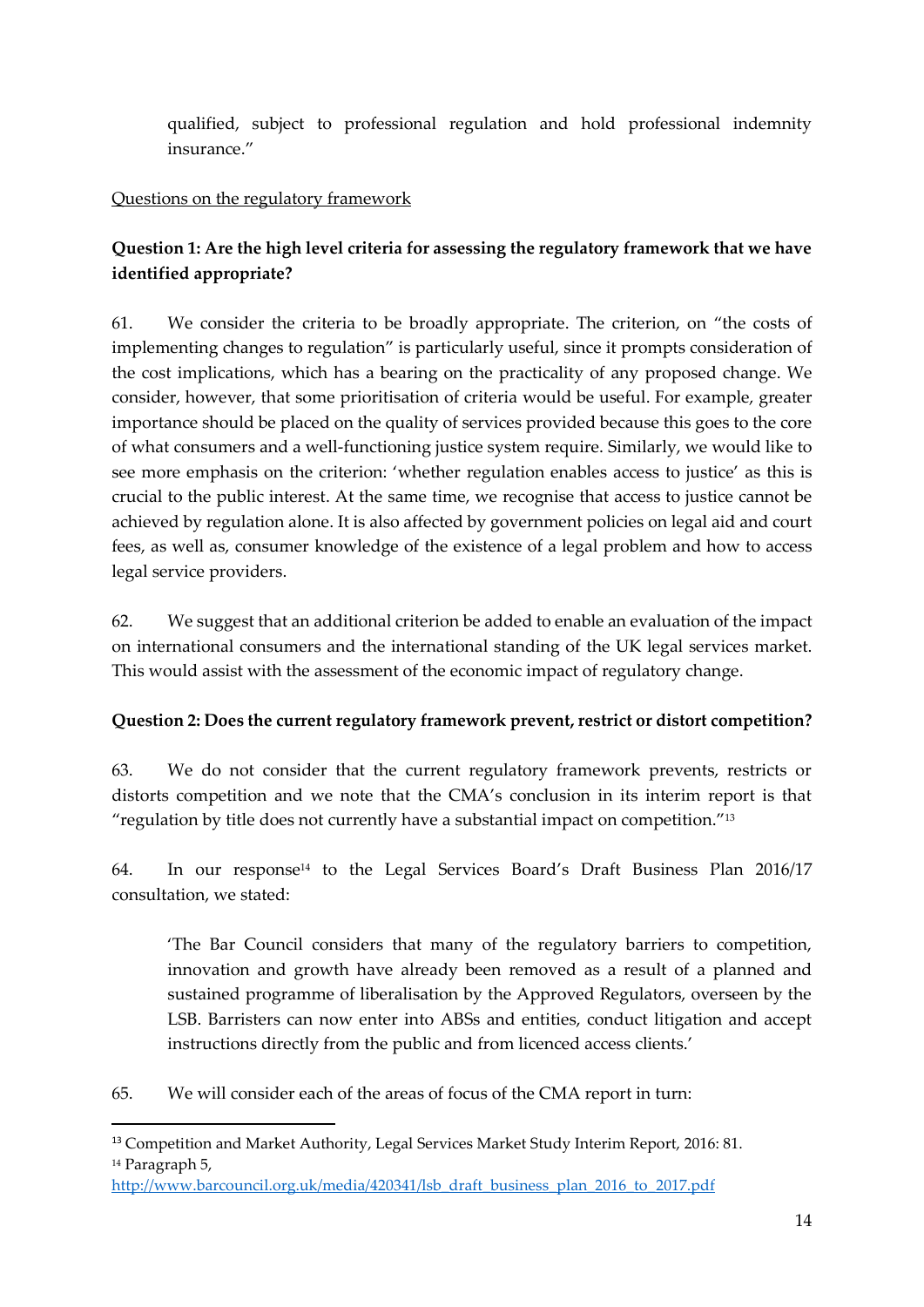#### The impact of regulatory costs on competition

66. We do not generally have the same concerns about disproportionate regulatory costs for example, in relation to the cost of PII cover that other CMA stakeholders have mentioned in their submissions. The structure of the Bar and specifically the chambers model together with the prohibition on handling client money enable regulatory costs including the Practising Certificate Fee (PCF) and insurance to be kept proportionately lower because the regulatory risks are lower. The PCF covers the costs of the Bar Council activities under the s51 Legal Services Act permitted purposes, as well as the cost of the BSB, the LSB and Legal Ombudsman.

67. As of 2015, the PCF is charged according to a barrister's average earnings instead of a barrister's number of years Call as it had been. This means the PCF is proportionate to earnings, it is fairer and it is unlikely to act as a regulatory barrier to practice and competition. Further information about the structure of fees can be found in the Authorisation to Practise Process Guidance 2016.<sup>15</sup>

#### The impact of reserved activities

68. It is important that the regulatory framework strikes the right balance between consumer protection and the promotion of competition within the market. The reserved activities include some of the most high-risk legal services such as the right of audience and conducting litigation. It is therefore vital that there are sufficient protections in place for this type of work to protect consumers, particularly if anything should go wrong. With regulation comes redress, insurance and also minimum standards of training and conduct. All of these factors reduce the likelihood of detriment to the consumer. Whilst the CMA suggests that the reservation of legal services may partially restrict competition, these restrictions need to be weighed up against the need to protect consumers. Competition should not be considered in isolation.

69. The Bar Council believes that reserved activities are best provided by regulated providers who offer the afore-mentioned protections. We do not consider that the reserved activities have a detrimental impact on competition in the market. There will always be a trade-off between higher levels of consumer protection and competition and we consider that, in the case of the reserved activities, the balance is right. We agree with the CMA that, as the reserved activities are narrowly defined, the potential detrimental impact to the consumer in terms of their restricting competition is limited. As the CMA points out, unregulated providers are able to provide a wide range of activities that are associated with the reserved activities that they themselves are not authorised to provide.

<sup>15</sup> [Authorisation to Practise \(AtP\) Process Guidance 2016](https://www.barstandardsboard.org.uk/media/1733740/schedule_of_practising_certificate_fees_2016-17_-_policy_and_guidance.pdf)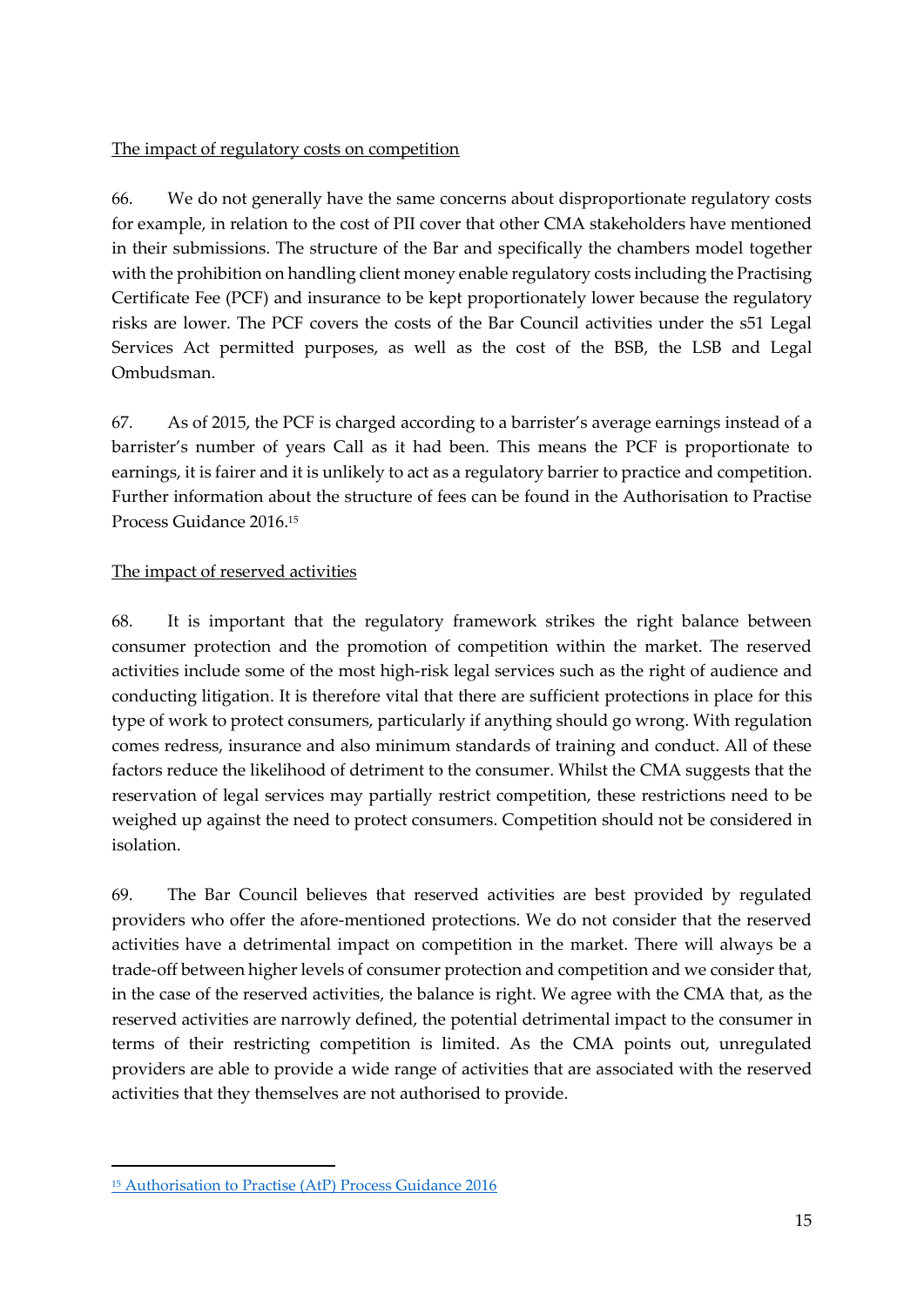70. One area about which we have previously expressed concern relates to McKenzie friends. This is an area where it would be helpful if there was more clarity surrounding the reserved activity of rights of audience. The uncertainty can be unhelpful to unregulated and regulated providers who may not have a firm understanding of the scope of the activities that they are permitted to undertake but also to the consumer whose scope of protection is unclear. In our response to the Lord Chief Justice's consultation<sup>16</sup> on McKenzie friends we stated:

'We have highlighted this issue in relation to solicitor's agents, whereby individuals seek to exercise rights of audience not by obtaining permission from the court (as McKenzie friends do), but by relying on the operation of paragraph 1(7) of Schedule 3 of the [Legal Services Act]. There may be many occasions on which rights of audience are exercised pursuant to this exemption perfectly properly. Unfortunately, however, the absence of definitive judicial interpretation of this exemption has left the boundaries of its nature, scope and application uncertain. '

#### The impact of 'regulation by title.'

71. We do not think that any change to regulatory titles would be beneficial to the consumer. Regulated titles such as 'barrister' and 'solicitor' provide the consumer with a clear signal that the professional they are instructing is regulated and of a prescribed standard. We note that the CMA has not proposed any changes to regulatory titles at this stage in its market study and we support this decision. Changes to titles could lead to a blurring of the lines between regulated and unregulated providers and create confusion about the regulatory status of the provider being instructed. This would not be in the public interest. As the CMA acknowledges, "consumers express a preference in principle for using regulated providers because of the higher quality and adherence to minimum standards this might imply."<sup>17</sup>

72. We note that the CMA suggests<sup>18</sup> that regulation by title may result in consumers choosing 'to rely solely on title as an indicator of quality' which could 'distort competition' since unregulated providers cannot access such titles. We are not aware of this being the case, However the CMA also points out that if the issue is a lack of consumer awareness of unregulated providers, as is suggested by the CMA, <sup>19</sup> then a possible remedy may be to increase the amount of information available to consumers about all types of providers, which would address this concern.

<sup>16</sup> Paragraph 8

[http://www.barcouncil.org.uk/media/472412/bar\\_council\\_response\\_to\\_proposals\\_to\\_reform\\_the\\_cour](http://www.barcouncil.org.uk/media/472412/bar_council_response_to_proposals_to_reform_the_courts__approach_to_mckenzie_friends.pdf) ts\_approach\_to\_mckenzie\_friends.pdf

<sup>&</sup>lt;sup>17</sup> Competition and Market Authority, Legal Services Market Study Interim Report, 2016: 79.

<sup>18</sup> Paragraph 6.18 CMA (2016) Legal Services Market Study Interim Report.

<sup>19</sup> Paragraph 6.19 , *Ibid.*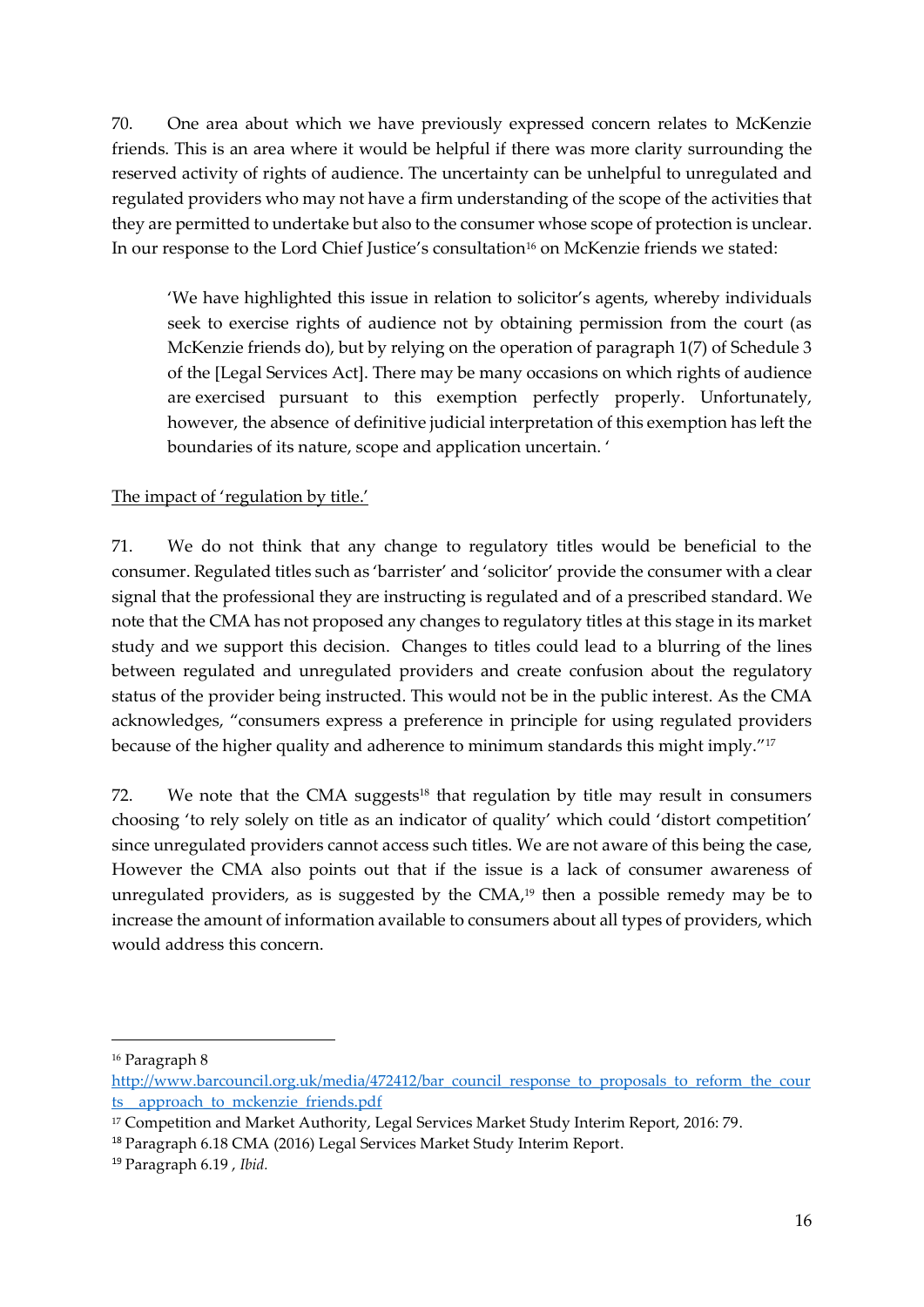73. Further, we are unclear about what would replace regulation by title. We are aware that the LSB has undertaken some work in this area<sup>20</sup> however there are very significant challenges posed by alternative regulatory models. For instance, it is difficult to see how activity-based regulation could work in practice. The activity of advocacy for example, is not undertaken by all barristers. Many practitioners, particularly those in the employed sector undertake considerable advisory work and most barristers undertake a mixture of different activities. In addition, certain solicitors are qualified to undertake advocacy. This model could lead to practitioners being regulated by multiple regulators and being over-regulated by different and potentially conflicting rules. The LSB has previously suggested that regulation could operate according to 'practice area' but many providers work in multiple practice areas and this could also lead to more tiers of regulation than those to which providers are currently subject.

### Regulatory barriers on non-traditional business models

74. We recently responded to the Ministry of Justice consultation on 'Legal Services: removing Barriers to Competition'. <sup>21</sup> In that response we were broadly supportive of the removal of elements of the application process that are disproportionately burdensome.

## **Question 3: Would the potential changes to the regulatory framework we have identified promote competition?**

75. By its own admission, the CMA concedes that the current regulatory framework does not impede competition. We agree. We do not consider that further changes to the regulatory framework should be made, particularly when many of the developments prompted by the Legal Services Act 2007 are still at a relatively early in their development and their impact is not yet known.

76. We intend to comment on each of the CMA proposed changes to regulatory framework in turn:

### Reducing regulatory burden on regulatory providers

 $\overline{a}$ 

77. We supported the move to a risk-based model of regulation and agree that, as a matter of principle, regulatory burdens should be reduced if they are not justifiable on the basis of consumer protection. The move to a risk-based approach and the new BSB Handbook prompted the BSB to undertake a wholescale review of the regulatory framework as recently as 2014. This, and other reforms to legal regulation, are still in their infancy. They need time to bed in and for their impact be assessed. We consider it premature therefore to undertake further significant regulatory changes at this stage.

<sup>20</sup> Legal Services Board (2013) Future Legislative Options Beyond the Legal Services Act. <sup>21</sup>[http://www.barcouncil.org.uk/media/488656/bar\\_council\\_response\\_to\\_abs\\_removing\\_barriers\\_cons](http://www.barcouncil.org.uk/media/488656/bar_council_response_to_abs_removing_barriers_consultation.pdf) [ultation.pdf](http://www.barcouncil.org.uk/media/488656/bar_council_response_to_abs_removing_barriers_consultation.pdf)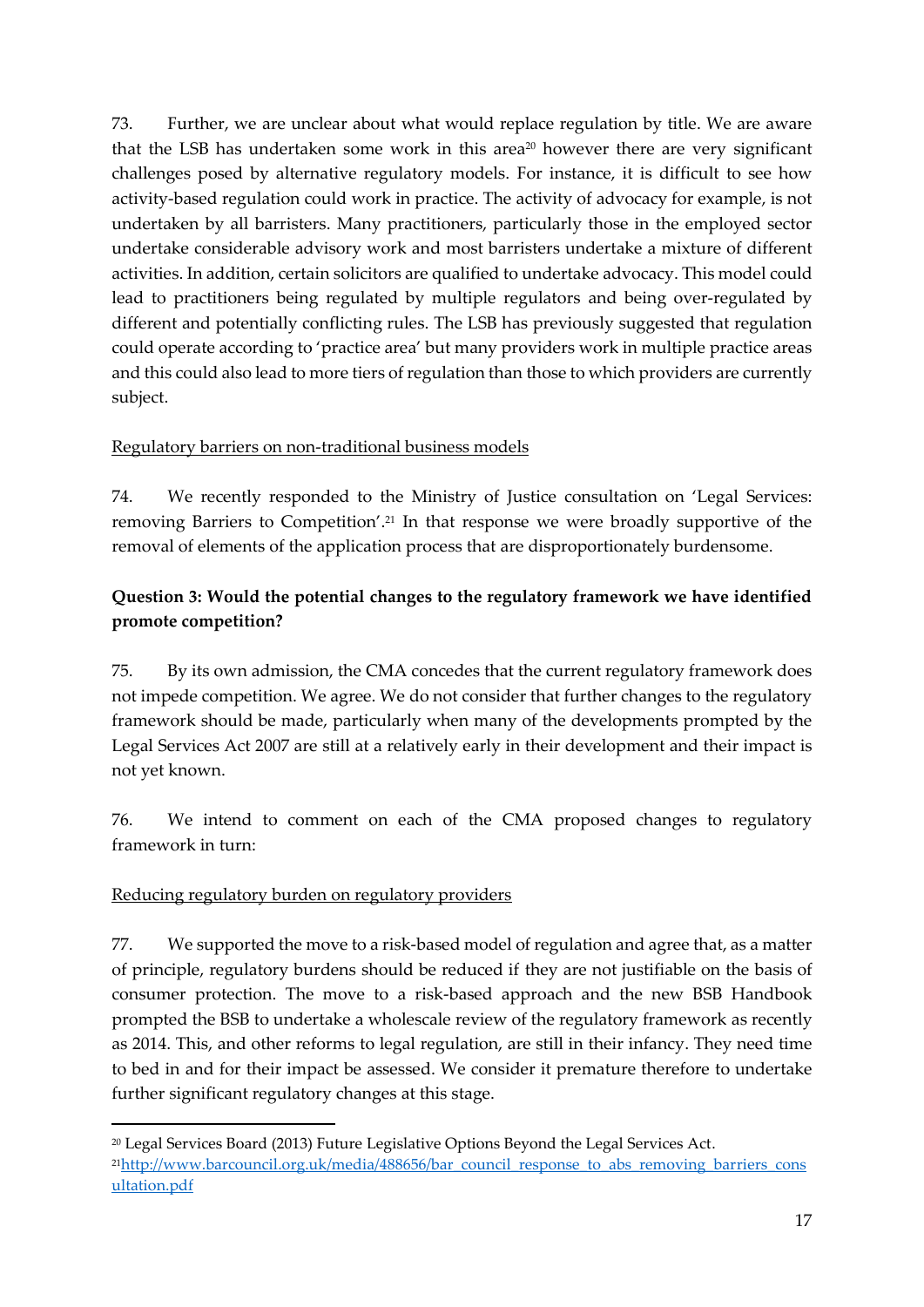#### Focusing regulation on activities where consumer protection risk is highest

78. Regulation for barristers is already outcomes-focused so we consider that this objective has already been met. We are aware from the Legal Services Consumer Panel report<sup>22</sup> that there may already be confusion about which providers are regulated, with 36% believing that all providers are regulated for all of the legal services that they provide. We consider that it would be more confusing if regulated providers were regulated for certain activities and not for others, particularly when a barrister may be providing a mix of services to the consumer within one instruction. Furthermore, we are unclear how regulation of activity would work in practice. We will further explain our concerns in our answer to question four.

## **Question 4: Is a further review of the regulatory framework justified on the basis of competition concerns?**

79. No. The regulatory framework has gone through substantial change in the wake of the Legal Services Act 2007. The Act has been in force for less than 10 years and many of the reforms have yet to become established or, on occasion, have not yet been implemented or implemented in full. For instance, barristers have only been permitted to apply to become authorised to conduct litigation or to set up an authorised body since 2014. In addition, the Bar Standards Board is only due to become a regulator of ABS as of autumn 2016. Given that not all of the regulatory changes proposed have even been implemented yet, we suggest that now is not the appropriate time for a review of the regulatory framework. We consider that it would be more sensible for a review of the Act to be undertaken once it is possible to establish the full impact of all reforms which Parliament approved only relatively recently.

80. We note that the CMA comes to the conclusion that there is no 'clear evidence that [the regulatory framework] significantly impedes competition in the current market.' We agree. We therefore do not consider that a review is justified on the basis of competition concerns.

81. The CMA suggests that there may be 'benefits' to reducing the number of regulators. We have argued in our previous submission in favour of the retention of a specialist regulator for the Bar. We reiterate the points that we made in our previous submission<sup>23</sup> about why this is important:

'Barristers have a distinctive and complex set of responsibilities to the court and to clients which clearly distinguish them from other lawyers, and it is important to have a knowledgeable regulator charged with maintaining the delicate balance here, which underpins the rule of law and the effective operation of our justice system. A specialist

1

<sup>22</sup> Page 19,

[http://www.legalservicesconsumerpanel.org.uk/publications/research\\_and\\_reports/documents/Legal](http://www.legalservicesconsumerpanel.org.uk/publications/research_and_reports/documents/LegalServiceBoardReportbyYouGovV4.pdf) [ServiceBoardReportbyYouGovV4.pdf](http://www.legalservicesconsumerpanel.org.uk/publications/research_and_reports/documents/LegalServiceBoardReportbyYouGovV4.pdf)

<sup>23</sup> Paragraph 19, Bar Council (2016) response to CMA Market Study.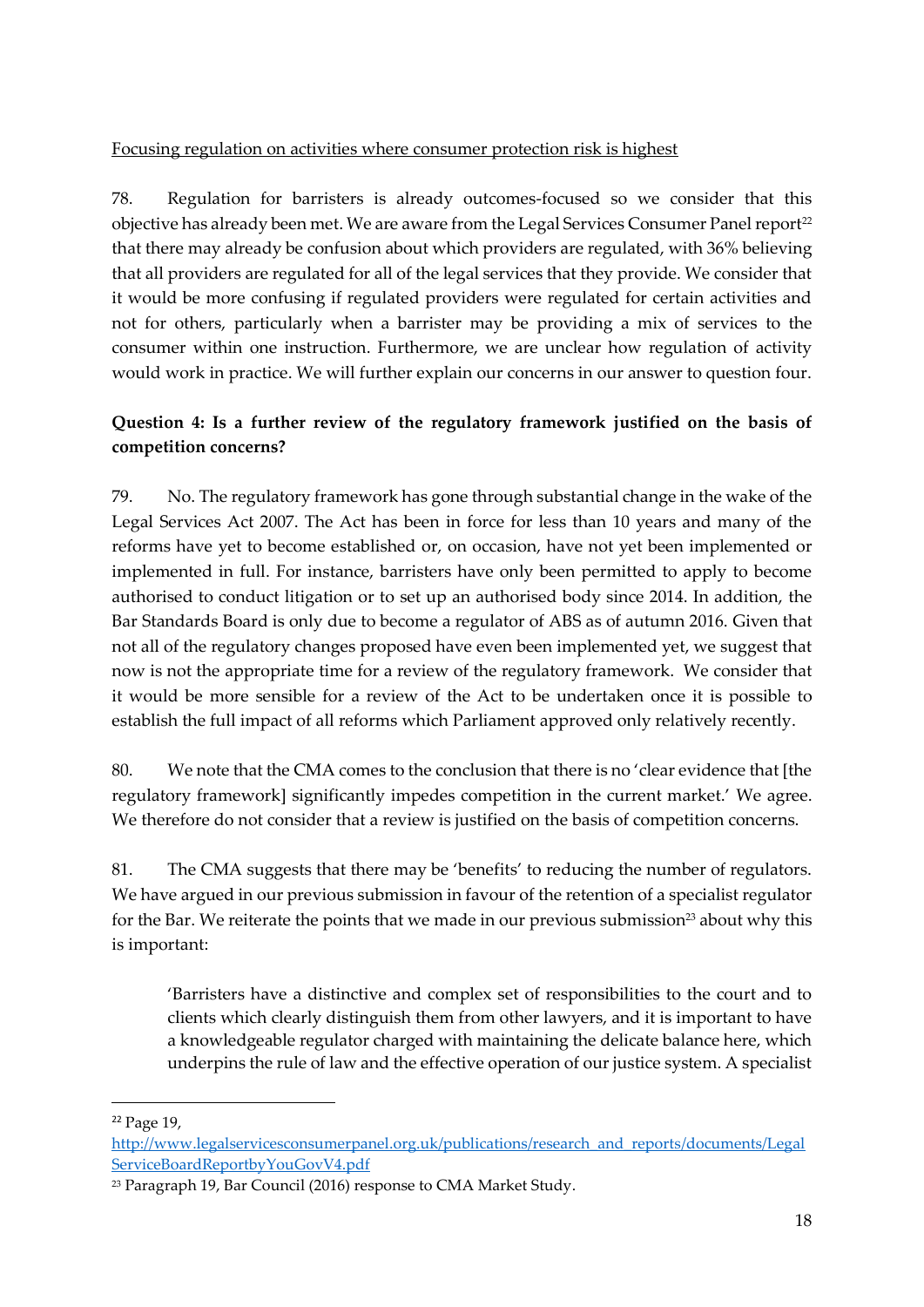regulator is also more likely to ensure that the costs of regulation are proportionate to the regulatory risk posed. '

82. The risk would be that as regulation moves further away from the individual practitioner, it would become less specialised, and less proportionate to the level of regulatory risk posed. This could be detrimental in terms of maintaining the buy-in from the profession and could erode the knowledge and experience that a specialist regulator for the Bar has developed. We are also concerned that consolidation of regulators into fewer, larger structures does not always reduce cost. This may result in increased costs as larger structures lose efficiency through increases in the time, complexity and sheer cost of decision-making.

83. We would respond, in full, to any consultation on the structural separation of regulators from their representative bodies and we note that this not the primary focus of the CMA study and our response is therefore at this stage is necessarily succinct and confined to stating our position.

84. On the separate subject of regulatory independence, the Bar Council and the Bar's independent regulator, the BSB have a number of different mechanisms to ensure that the independence of the BSB is upheld. For example, we have a protocol in place to log and review representations that are made by the representative body to the BSB. This protocol is designed with the following principles in mind:

- a. The Bar Council should not ordinarily be involved in the discharge of regulatory actions or obligations;
- b. The Bar Council is entitled to make representations to the Bar Standards Board;
- c. In exceptional circumstances the Bar Standards Board is entitled to seek expert advice from the Bar Council;
- d. In such cases the decision to seek Bar Council advice should take into account the risk of undue influence and there should be an assessment as to whether the Bar Standards Board should develop in-house expertise or use other sources in future;
- e. Such Bar Council involvement should only proceed with the express approval of the Bar Standards Board, under clear terms of reference and governance that are approved by the Bar Standards Board;
- f. The Bar Standards Board should lead all such work, and arrangements and actions should be recorded and transparent;
- g. Individuals providing input to the Bar Standards Board must do so independently of their responsibilities as staff of the Bar Council.

85. This protocol has been in force since 2014, its processes are monitored biannually and the Bar Council's staff receive training in relation to it. There is no evidence that the BSB is unable to stand up to the 'vested interests of particular professional groups'.